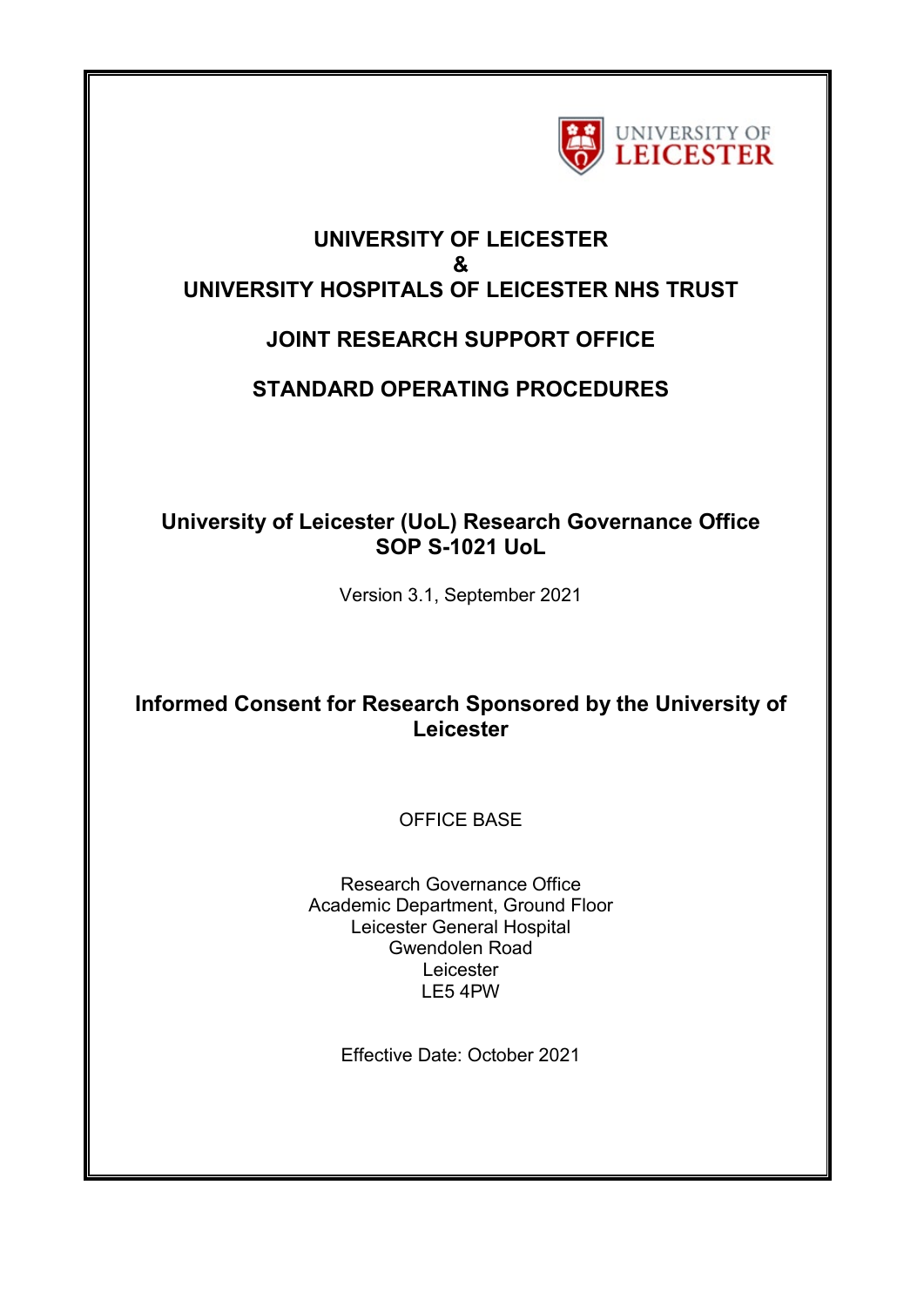**Standard Operating Procedure: SOP S-1021 UoL Informed Consent for Research Sponsored by the** 



**Research Governance Office** 

#### **1. INTRODUCTION**

This Standard Operating Procedure (SOP) describes the process of obtaining informed consent from a study subject for all research sponsored by UoL. Informed consent is fundamental to research and must have been given prior to **ANY** study related procedures.

## **2. SCOPE**

This SOP applies to all individuals involved in any research sponsored by the UoL, and includes individuals undertaking research at other sites in multicentre research studies where UoL is the sponsor.

### **3. DEFINITION**

Informed consent means that "the decision to take part in the trial is given freely after the subject (or person with parental responsibility or a legal representative) has been informed of the nature, significance, implications and risks of the trial" [European Medicines Agency -](http://ethikkommission.meduniwien.ac.at/fileadmin/ethik/media/dokumente/rechtsgrundlagen/GCP.pdf) ICH [Topic E6 \(RI\) Guidelines for Good Clinical Practice –](http://ethikkommission.meduniwien.ac.at/fileadmin/ethik/media/dokumente/rechtsgrundlagen/GCP.pdf) Section 4.8

The informed consent process begins with giving information to the subject, detailed discussion and clarification of that information and finally receiving verbal and written consent.

Further information regarding informed consent can be obtained by reviewing the [Medical](http://www.mrc.ac.uk/)  [Research Council](http://www.mrc.ac.uk/) Website.

The Health Research Authority (HRA) recommend the use of a template for writing an information sheet and consent form which can be found on the [HRA Website.](http://www.hra.nhs.uk/resources/before-you-apply/consent-and-participation/consent-and-participant-information/)

Research guidelines or good clinical practice (ICH-GCP) confirm that the Chief Investigator has overall responsibility to ensure that all consent processes are undertaken by suitably qualified and trained professionals. Additionally, a Principal Investigator (PI) has overall responsibility for the consent process at their individual site. However, the PI may delegate this task to a suitably qualified Sub-Investigator or other suitably trained professional. It is important to remember that the PI and CI remain ultimately responsible even when tasks are delegated. They must therefore assure themselves that those delegated with the responsibility are competent.

It is expected that the study documentation submitted detail the general policy for consent in a specific study and outline the types of personnel, and procedures involved.

## **Written informed consent must be given prior to the conduct of any study related procedures.**

## **4. PROCEDURE**

All individuals identified as being appropriately qualified and trained to obtain consent in a study must be listed on the Delegation of Authority and Signature Log (Appendix 1) prior to them conducting any study related procedures.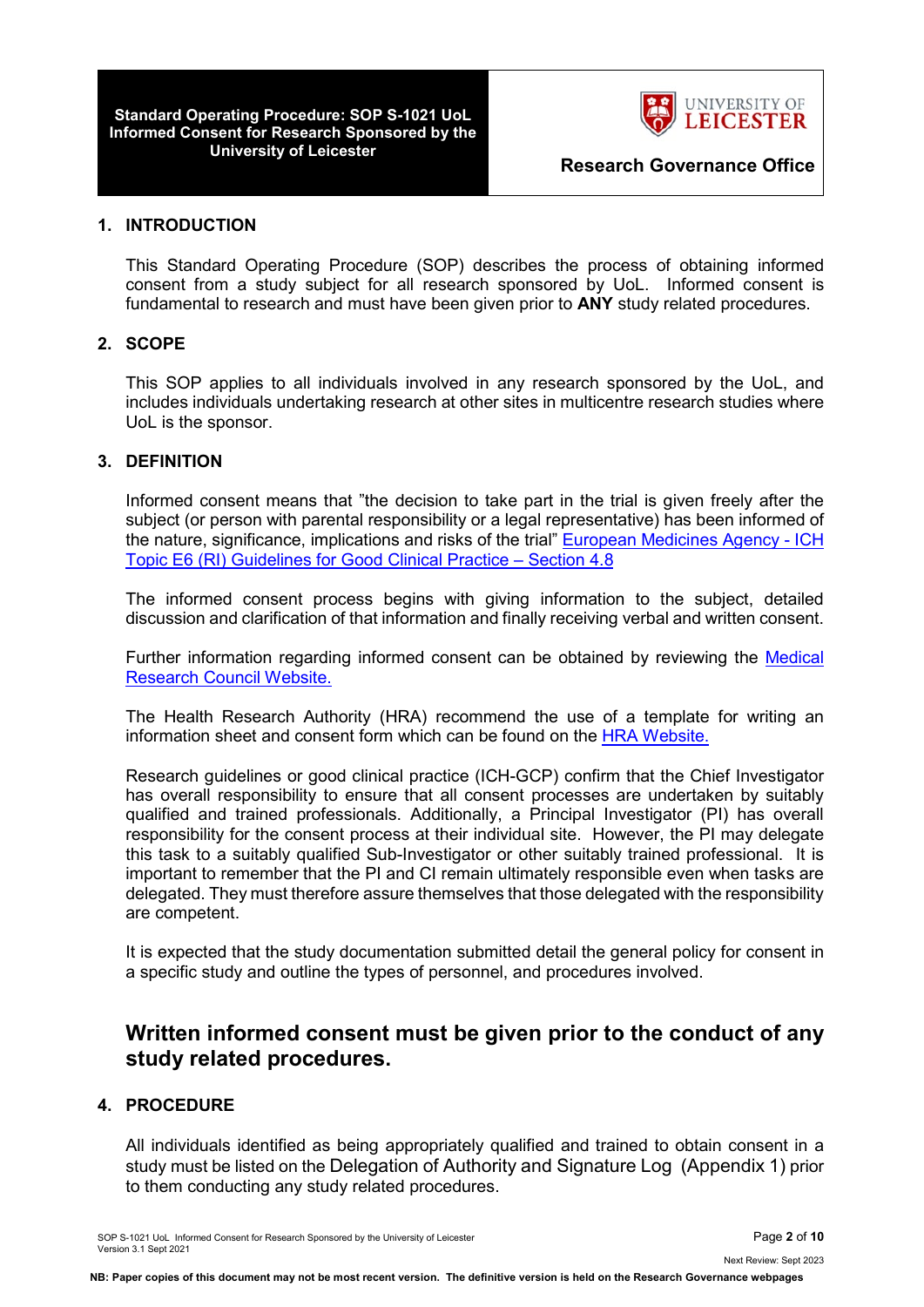All study personnel who are identified on the Delegation of Authority and Signature log as being responsible for obtaining informed consent, must ensure that they are completely familiar with all aspects of the study described in the latest version of the protocol, plus any protocol amendments, as approved by the Sponsor, HRA, NHS Trust, Research Ethics Committee and where appropriate the MHRA. It is the responsibility of the CI to ensure that all sites are informed of any amendments to documentation throughout the lifetime of the study. Additionally, it is the responsibility of the PI to ensure that all site personnel are kept informed of any amendments and all study personnel must ensure that they are working to the most recent version. It is essential that local procedures are followed in respect of documentation required for approvals for staff working on individual studies.

The current, approved Participant Information Sheet (PIS) and Informed Consent Form (ICF) must be available during the consent process.

The Patient Information Sheet must include a contact number allowing the subject to contact a member of the research team.

### **4.1 Consent Form**

The consent form must be printed on appropriate headed paper. The correct study title and IRAS number must be clearly visible and the correct version of the form used.

Statements to say that the subject has had the study fully explained to them, by whom, that the risks, benefits and treatments have been discussed, explained in detail, and all the subjects' questions have been satisfactorily answered must be included.

It must state that agreement to participate is voluntary and that subjects are free to withdraw at any time without it affecting their medical care.

It must state that their medical records and / or data may be reviewed by authorised personnel of the study team, NHS Trust, Sponsor, Research Ethics Committee or Regulatory authorities, and that confidentiality will be maintained at all times. Suggested wording:

#### *"I understand that relevant sections of my medical notes and/or data may be looked at by responsible individuals from the study team, the Sponsor, Research Ethics Committee, NHS Trust or from regulatory authorities where it is relevant to my taking part in the research. I give permission for these individuals to access my records."*

Where identifiable data/samples are to be stored at a different location to the NHS Site where original consent was obtained i.e. on University servers, or at a CTU etc, specific consent must be obtained. In addition, where data/samples are to be shared externally to the NHS/Universities, including outside of the UK, explicit consent must be obtained. (It is advisable to include these clauses even when there is an intention to maintain anonymous transfers).

## **NB: A consent form constitutes identifiable data.**

One copy of the PIS and ICF must be given to the subject preferably at the same time as the consent process has taken place. It is recognised that this may not always be possible, and in these circumstances a discussion must take place to agree an appropriate solution with the Sponsor. It is essential that the subject copy also includes their unique study number and IRAS number, so that if they need to contact the study team, they are able to be easily identified.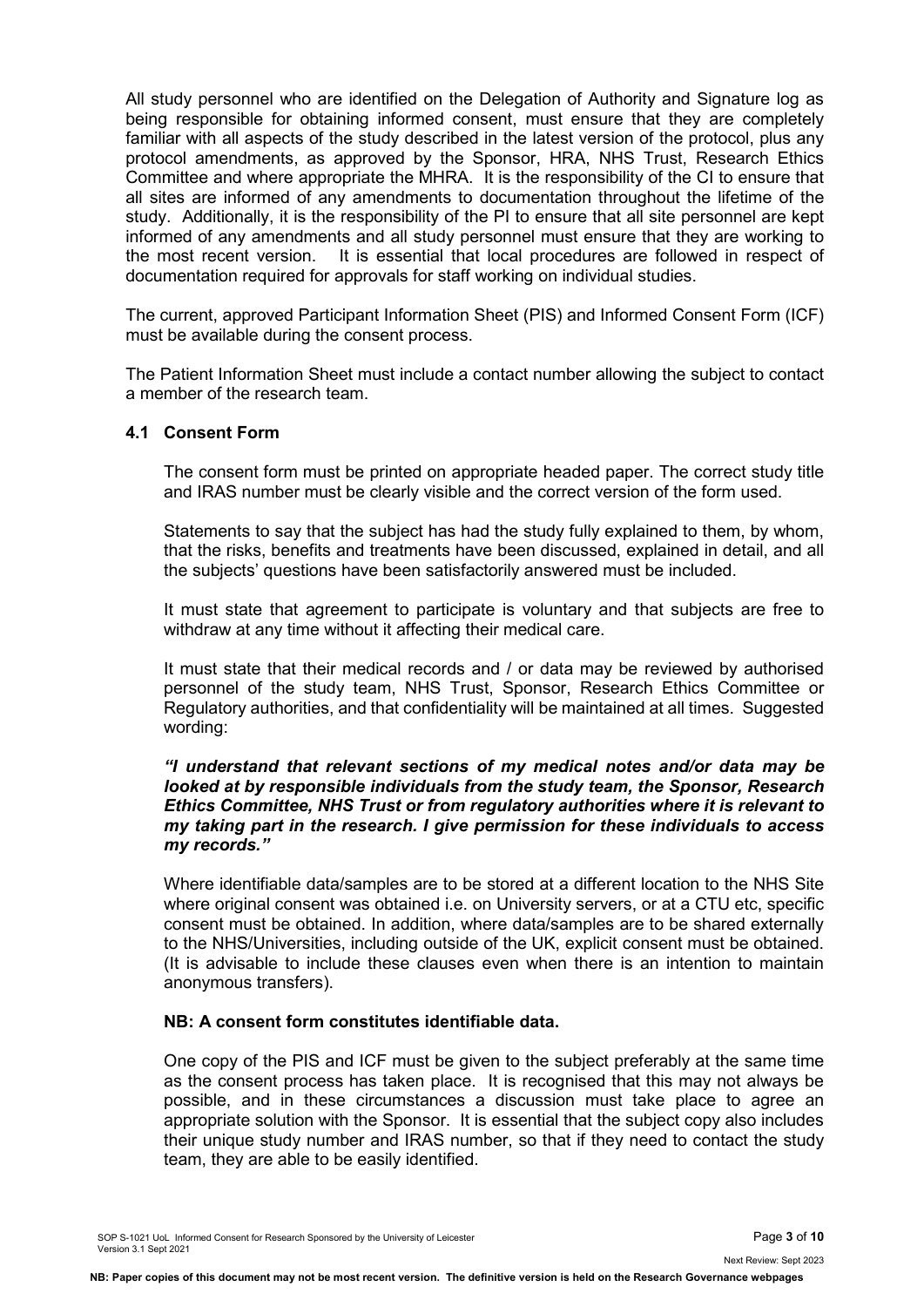One copy of the PIS and fully signed ICF must be filed in the subject medical notes where appropriate. When this is not possible or appropriate, an alternative must be discussed and agreed with the Sponsor during the Sponsor review and risk assessment process.

Where the PIS and ICF are paper based, the original must be placed in the Trial Master File (TMF)/ Investigator Site File (ISF). The ICF should always be filed with the PIS upon which the consent is based. It is recognised that this is not always possible or practical e.g. where patient medical records are not required as part of the source data. In these circumstances, an alternative must be discussed and agreed with the Sponsor. Care must be taken to ensure that the ICF makes reference to the most up to date PIS. It is recommended that when amending the PIS, the ICF version is also changed to match.

In cases where either an electronic version of the completed ICF is captured with the participant retaining the original or fully electronic consent is obtained, care must be taken to ensure that the process is fully quality controlled and an assessment is undertaken. The Sponsor must then agree the process to be implemented. This process must also be agreed by the relevant REC.

The subject must be provided with 'sufficient time' to read the information provided and to allow an opportunity for discussion of the study with family and friends or a general practitioner. It is expected that the process of consent and provision of time to allow a subject adequate time for consideration and a decision to participate is detailed in the study application documentation. It is important to remember that the process reviewed and given a Favourable Opinion by the Research Ethics Committee, and approved by the Sponsor, HRA and NHS Trust must be the process followed during the conduct of the study. Any deviations from this agreed process must be recorded in accordance with the Identifying and reporting deviations and serious breaches of GCP and / or the protocol SOP S-1013 UoL.

In some circumstances it may not be possible to allow the approved length of time for consideration prior to consent. In these cases, the reasons for changing the approved process for consent must be discussed with the Sponsor PRIOR to consent being obtained. If authorised, the outcome of this discussion must be documented and filed in the TMF/ISF and Sponsor file. Retrospective approval for changes to the originally approved consent process must then be sought from the Research Ethics Committee, HRA, NHS Trusts and MHRA where appropriate.

Where paper based consent is required, each subject must personally sign, initial and date the ICF. Please note, the consent boxes must **NOT** be ticked. This may vary where electronic consent is the approved process.

The ICF must be personally signed and dated in black biro by the authorised researcher who conducted the informed consent discussion and by the subject. Each should clearly print their name by their signature.

The informed consent process should not cease once the ICF has been signed. The practice of giving information to the subjects should be an on-going process. This is particularly important with the introduction of protocol amendments and the availability of new information, which may be relevant to the subject's willingness to continue in the study.

In certain circumstances it may be necessary to re-consent all subjects on an amended consent form in order to continue involvement with the study. A discussion and decision about the requirements for re-consenting subjects will form part of the Sponsor Green Light process for amendments.

All revised forms must be approved by the Sponsor, HRA, Research Ethics Committee, the NHS Trust and if appropriate the MHRA prior to use in the study. Informed consent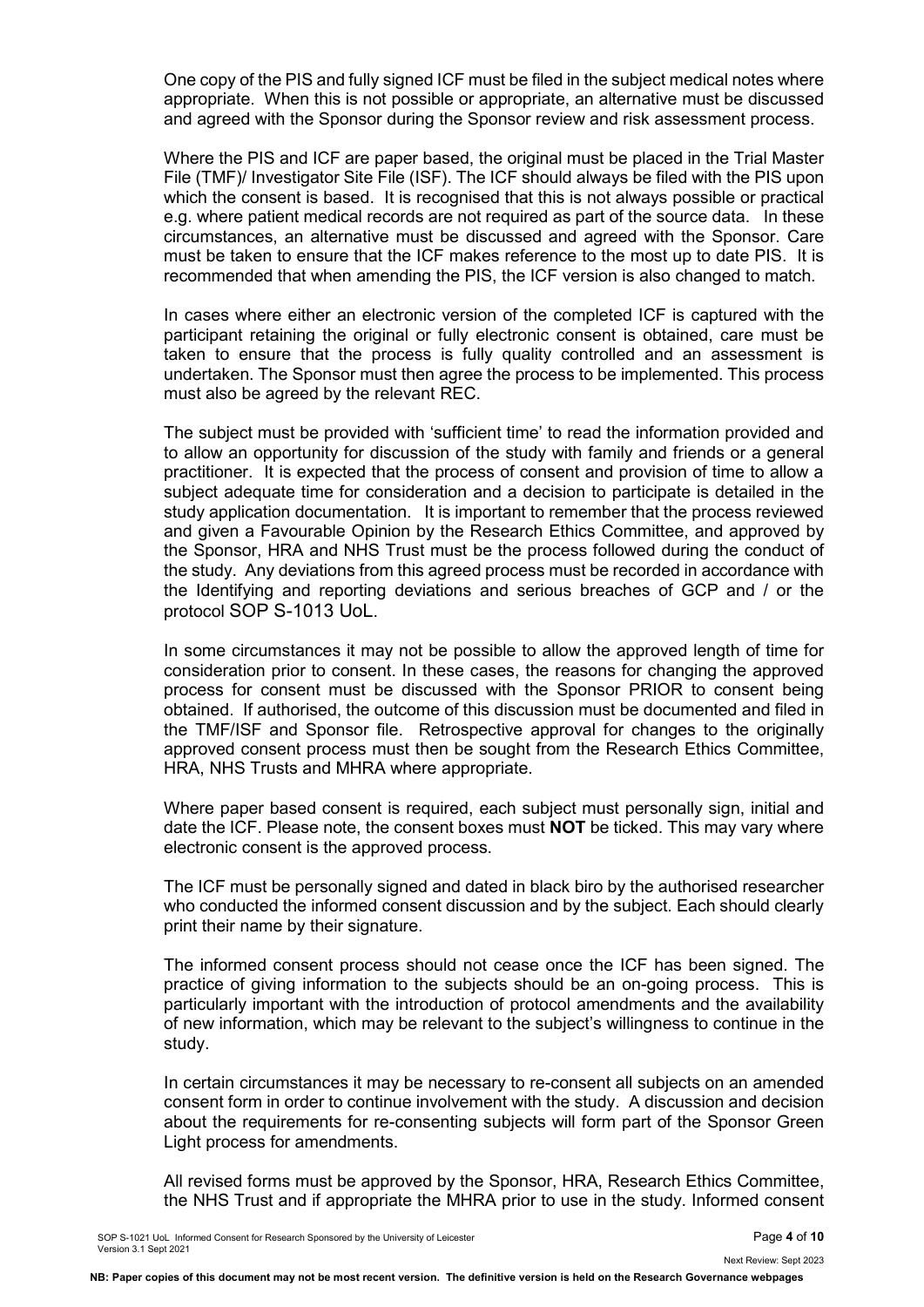should be reaffirmed at each subsequent appointment even if no amendments have been made. This must be documented in the patient notes, study workbook and / or on the Case Report Form.

## **4.1.1 Attending research appointments in a FASTED state**

Subjects are sometimes required to attend a research appointment where consent will be taken in a fasted stated. This constitutes a research procedure and is prior to consent. Therefore, a subject will be required to provide pre-consent agreement. This must be documented and retained in the ISF/TMF. It is recommended that a tear-off slip is provided at the end of an invitation letter. An example is provided at Appendix 4.

#### **4.2 Consent process for adults consenting for themselves**

Subjects who are potentially eligible are identified and approached. Information to potential subjects should be delivered in a confidential manner respecting their dignity. Verbal and written explanation of the study must be provided in an appropriate format. Time must be allowed for questions to be fully answered.

Information imparted must not contain language that causes the subject to waive any legal rights, or that releases the Chief Investigator, Principal Investigator, Institution or Sponsor from liability for negligence.

When describing the study the person obtaining the consent should explain:

- That the trial involves research
- Confidentiality will be maintained throughout the study should they participate and that medical records will be reviewed only by authorized personnel
- Details of study design and drug/placebo use including known safety profiles
- Number of anticipated people taking part in the study
- Duration of the study, number of study visits involved (where and by whom), subject responsibilities.
- All procedures e.g. tests required as part of study
- Potential benefits and risks as result of subject participating
- Alternative treatment available
- Availability of compensation
- Participation is voluntary and the right to withdraw
- Participation payment (if appropriate)
- Details of study conclusion
- Funders and personnel who have reviewed the appropriateness of the study to be conducted.

This is not an exhaustive list. Further information can be found in the [ICH GCP](http://ichgcp.net/48-informed-consent-of-trial-subjects)  [Guidelines 4.8.10.](http://ichgcp.net/48-informed-consent-of-trial-subjects)

Potential subjects will be given time to read and understand the information sheet and consent form. Questions regarding their participation will be answered. Without coercion, the person obtaining informed consent will ask the potential subject to sign the ICF relating to the study if they agree to participate and the researcher believes participation is not contrary to their best interests as a patient.

#### **4.3 Consent process for adults who lose capacity following initial decision to consent**

If a capable adult gives informed consent to take part in a trial, but subsequently becomes unable to give informed consent by virtue of physical or mental incapacity, the consent previously given when capable remains legally valid.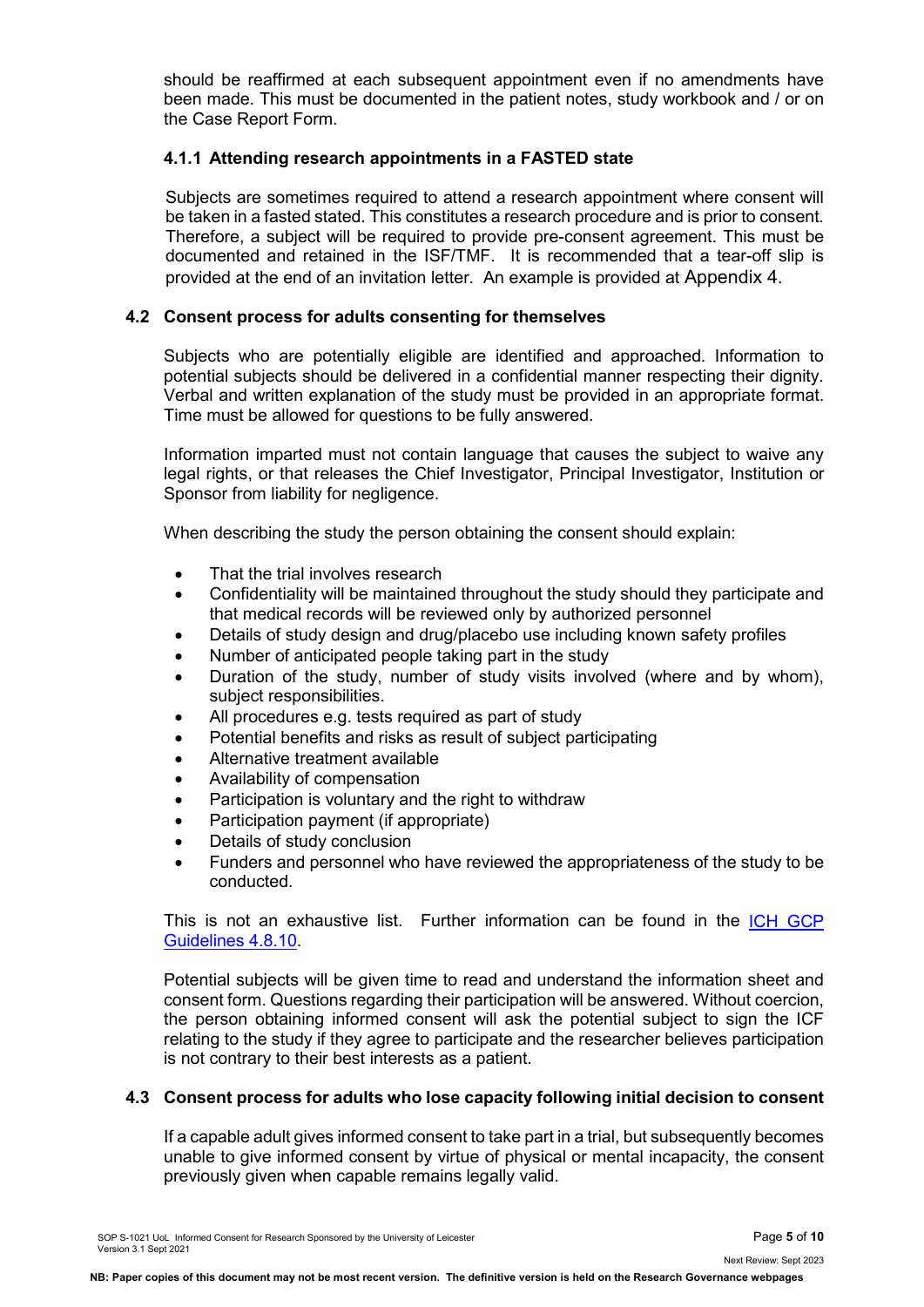If a capable adult refuses informed consent, and subsequently becomes unable to give informed consent the refusal is legally binding. The individual cannot be entered in to the trial by seeking consent from a legal representative.

#### **4.4 Consent process for adults who lack capacity (i.e. adults who are unable to consent for themselves).**

There must be reasonable grounds for believing that research of comparable effectiveness cannot be carried out if the study has to be confined to, or relate only to, persons who do not have capacity to consent to taking part in it.

For Clinical Trials of Investigational Medicinal Products consenting of adults who lack capacity is governed by the Medicines for Human Use Regulations, not the Mental Capacity Act. Subject to advance refusal by the subject the consent of a personal or professional legal representative is required as per the SOP S-1034 UoL, Procedure for Involving Incapacitated Adults in Research Sponsored by UoL.

All other research studies must comply with the [Mental Capacity Act.](http://www.legislation.gov.uk/ukpga/2005/9/contents)

In all research the benefits to the subject must outweigh the risks or burdens, or the research must be of minimal risk, minimally intrusive and minimally interfere with the subjects rights.

In some emergency research the subject may be temporarily incapacitated for example due to a stroke. The Statutory Instrument 2006. No 2984 allows for temporarily incapacitated adults to be entered into a Clinical Trial of an Investigational Medicinal Product if treatment is urgent; the nature of the study also requires urgent decisions and it is not reasonably practical to meet regulatory requirements provided that a Research Ethics Committee have given a Favourable Opinion for this approach.

Further advice on the consent of adults lacking capacity can be found in the toolkit on the [HRA website](http://www.hra.nhs.uk/resources/before-you-apply/consent-and-participation/consent-and-participant-information/)

#### **4.5 Consent process where a witness is required**

In some cases, subjects will be capable of consenting for themselves but may not be able to read. In addition, there may be occasions where a subject is fully capable but for any number of physiological reasons are unable to sign a consent form themselves. This may include occasions where tremors are too severe or writing is impossible. If it is likely that subjects will present regularly with this type of situation, it is advisable to include a consent form that allows witnessed consent at the outset. The documentation must be explicit about the process to be used in assuring that the subject fully understands and the witness attests to this by signing the witness consent form.

Occasionally, it will be necessary for a witness to be involved in the consent of a subject on an ad-hoc basis. The reasons behind a witnessed consent must be fully documented in the subject's notes and included in the Case Report Form. If it is considered likely that this may be repeated more frequently, then including the option to have a witnessed consent at the outset should be considered and included in the study consent form. If this is identified during the delivery of the study, a substantial amendment must be submitted to include witness consent. If it is considered unlikely and rare, then the single occasion may be documented and an amendment will not be required.

An example of a witness consent form can be found at Appendix 5 and witness statement example at Appendix 6. Where possible, provision for witness consent should be included in the study wide consent form to reduce the complexities of document control.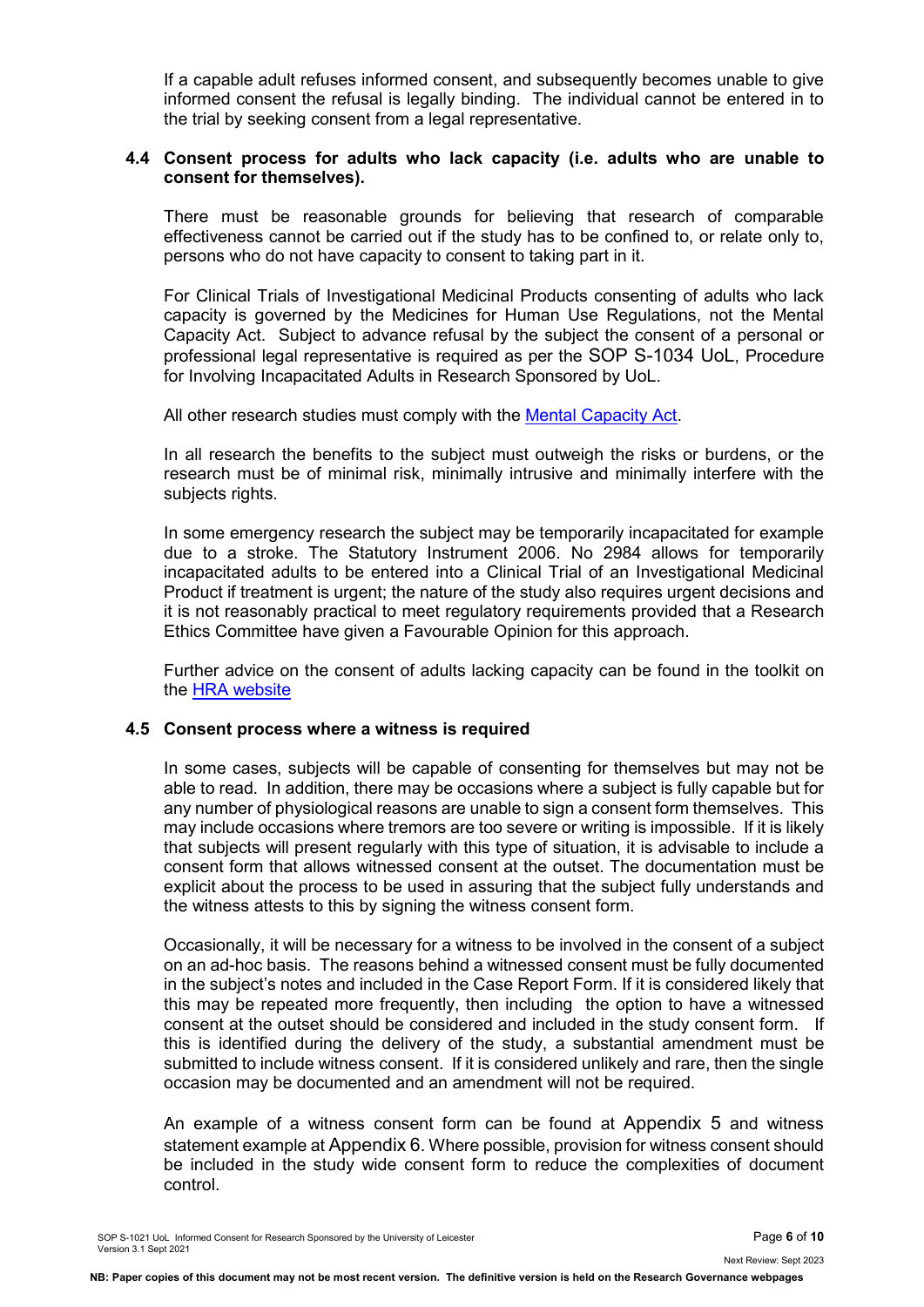## **4.6 Consent process for minors**

In a Clinical Trial of an Investigational Medicinal Product a minor is a person under the age of 16, for other types of research there is no legal age for consenting. To involve a minor in other research the child may consent for themselves if they are deemed competent. Dependent on the study this may be a common-sense decision, assessed clinically or assessed by a competence tool. It is advisable to obtain parental assent also in most cases.

A person with parental responsibility or a legal representative should always be approached if available to obtain consent.

To involve a minor in a Clinical Trial of an Investigational Medicinal Product, parental or legal representative consent must be obtained. The process to be followed must be approved by the Sponsor, HRA, NHS Trust and where appropriate the MHRA. The process must be given a Favourable Opinion by the Research Ethics Committee (REC).

The child can however, refuse to participate or withdraw from the trial independently and by any form of communication i.e. their withdrawal can be behavioural.

Further advice on the consent of minors can be found on the MRC Website and further training may also be available via the [NIHR.](http://www.crncc.nihr.ac.uk/workforce_development/learning_and_development/)

#### **5. ASSENT**

In some circumstances, such as research in urgent care situations i.e. Cardiac Catheter Laboratories, the process of fully informed consent may not be possible prior to study related procedures taking place. In these situations, a process of verbal consent (Assent) to a study may be adopted, provided that, at a later pre-determined time, fully informed written consent follows.

A short version of the PIS must be used to provide a brief explanation about the essential elements of the study to the subject allowing them to decide whether they wish to participate in the research. If they decide to participate, Verbal Assent will be taken and documented in the medical notes by the researcher/medic taking Assent. It is expected that as a minimum the following information is recorded:

- Time of Assent
- Date of Assent
- Name of Person obtaining Assent
- Version number of Short Version of PIS.

In addition, if the medic is not named on the Delegation of Authority & Signature Log the Assent Authority & Signature Log must be completed (Appendix 1). It is understood that it may not always be possible to prospectively give authorisation for each individual named on the Assent Authority and Signature Log, but this must be completed by the CI/PI as soon as is possible following the Assent of a subject.

The Assent procedure must be followed up using the approved informed consent process within the timescale stated on the approved documentation. It is expected that the provision of Verbal Assent be discussed fully during the Sponsor Risk Assessment and Green Light Process. The use of an Assent process must have a Favourable Opinion from the REC and have approval from the NHS Trust, and where appropriate the MHRA.

If the participant is unable due to capacity, or unwilling to complete the informed consent process within the approved timescale, they must be considered to have withdrawn their consent for the study. Patient data collected only up to the point of withdrawal of consent can

Next Review: Sept 2023

**NB: Paper copies of this document may not be most recent version. The definitive version is held on the Research Governance webpages**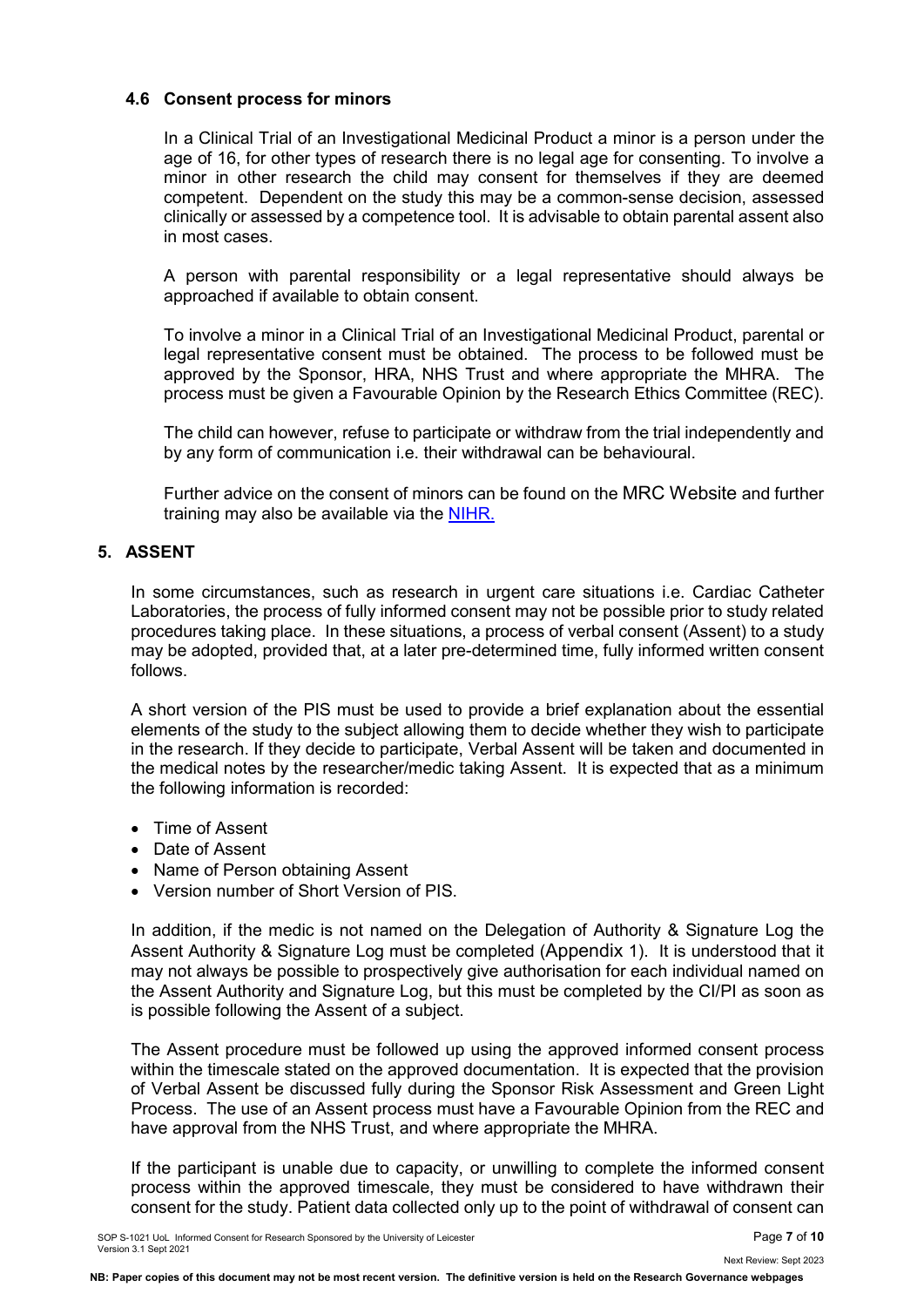be utilized. The assent/consent process must be documented on the assent/consent log (Appendix 3).

## **6. WITHDRAWAL OF CONSENT**

A subject has the right to withdraw from the trial at any time without being subject to resulting detriment. Following withdrawal, no further protocol procedures should be undertaken unless the subject agrees to being followed up for their own safety. Otherwise, any further treatment should continue outside the protocol.

It should be clearly documented whether the patient has withdrawn from treatment, treatment and follow-up

### **7. TRAINING**

To ensure that subjects receive the best possible care, it is vital that, where appropriate, researchers receive specific training on the process of informed consent. It is accepted that all professionals undertaking clinical research must be compliant with relevant legislation and local policies. (Please refer to SOP S-1020 UoL Training for staff engaged in research sponsored by UoL).

The SOP S-1020 UoL allows non-medics to obtain consent for research, if authorised to do so by the Sponsor, Chief Investigator & PI. However, delegation of this task will need to be approved by the HRA and detailed in the application to the Research Ethics Committee.

If study personnel other than the Principal Investigator are obtaining consent, this must be documented on the study Delegation of Authority and Signature log (Appendix 1).

The requirements for training for consent in research undertaken in Clinical Commissioning Groups (CCGs), or within the Community will be discussed with the Chief Investigator and relevant Research Governance personnel within the CCGs at the time of Sponsor Risk Assessment and Green Light Process,

#### **7.1 Process to be followed to obtain permission for Nurses, Non-Medics, & Allied Health Professionals receiving informed consent from subjects**

#### **Process for studies using Investigational Medicinal Products IMP**

Written agreement for non-medics to obtain informed consent for studies using Investigational Medicinal Products must be obtained from the Sponsor, Chief Investigator and Principal Investigator before commencing the process.

The person to obtain consent must be aware of all the aspects of the study protocol, and have adequate clinical experience to enable them to answer questions from the subject.

Subjects in Phase 1 trials must not be consented by a Nurse, Non-Medic or Allied Health Professional.

#### **7.2 Process for all studies**

It is essential that a list of roles of study personnel who will be taking consent during the study is included in the study documentation and application process. It is not necessary for individuals to be named at the application stage.

It is the Chief Investigators responsibility to ensure that personnel listed to obtain consent are adequately qualified and trained in the study protocol to enable a fully informed consent process to take place. Staff who join the study following approval must be added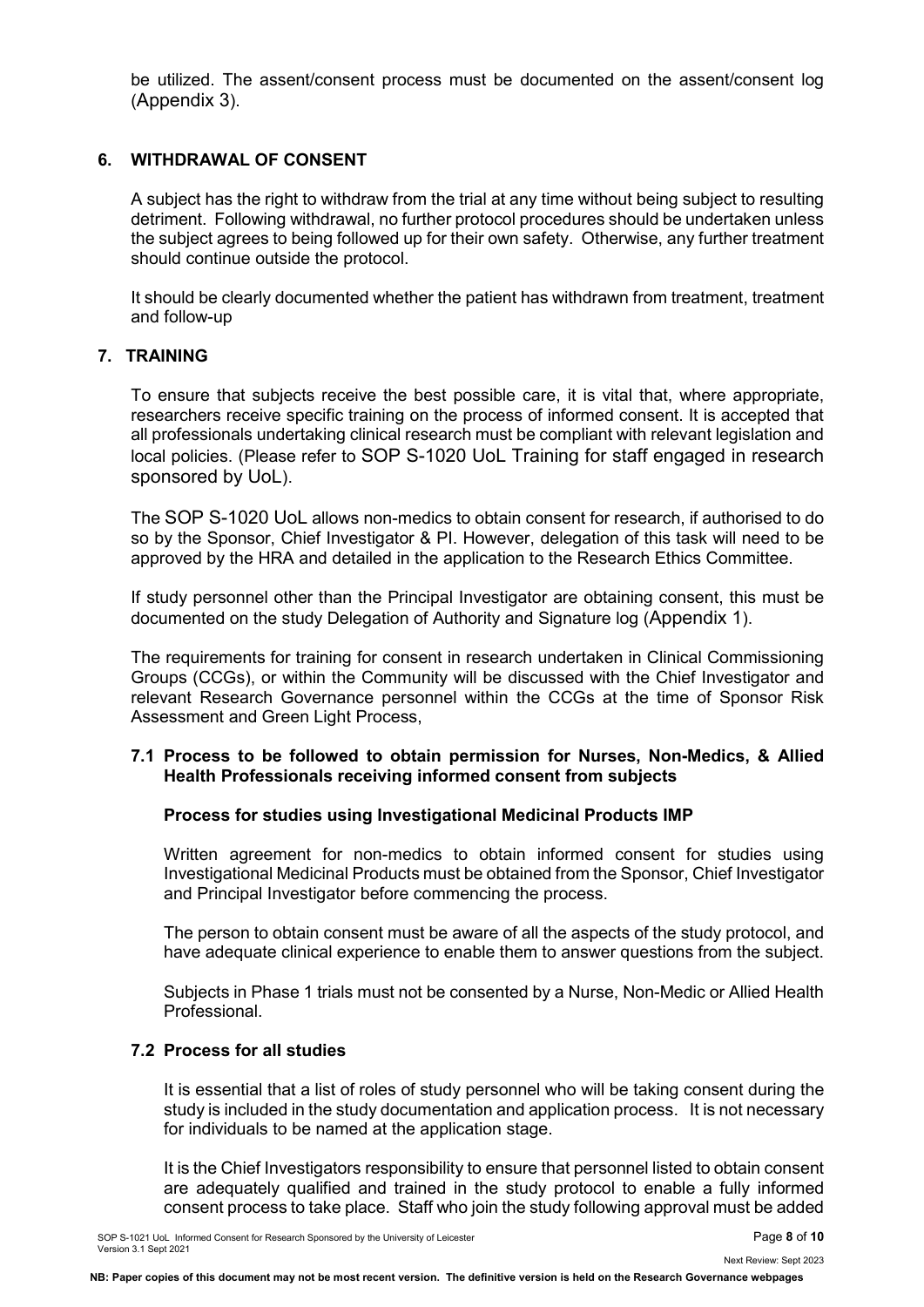to the Delegation of Authority and Signature Log and the relevant training certificates must be retained.

Where medics are listed as obtaining consent, it is expected that they are appropriately qualified by experience and qualification. It is not therefore mandatory for them to undertake additional consent training. However, if examples are identified during the Monitoring or Audit process that the documentation of consent is not adequate, corrective action required will include ALL personnel attending a consent training session.

It is a mandatory requirement that any non-medic/allied health professional attends an appropriate Consent Training course. The UoL acknowledge the NIHR Consent Training course.

Evidence of appropriate consent training must be retained within the Trial Master File / Investigator Site File.

## **7.3 Process for Research Tissue Banks**

A Research Tissue Bank (RTB) or Biobank is a collection of human tissue or other biological material, which is stored for potential research beyond the life of a specific project with ethical approval or for which ethical approval is pending.

It is a requirement that all staff involved in with an RTB **MUST** undertake the Research Tissue Bank-an introduction eLearning Module found on the HRA website.

[https://www.hra.nhs.uk/about-us/news-updates/research-tissue-banks-new-elearning](https://www.hra.nhs.uk/about-us/news-updates/research-tissue-banks-new-elearning-modules/)[modules/](https://www.hra.nhs.uk/about-us/news-updates/research-tissue-banks-new-elearning-modules/)

The module has been designed to help research and development staff, tissue bank managers, designated individuals and other staff to be aware of the structure of RTBs and the regulations and ethics behind them. Copies of any training certificates should be made available in the individuals personalised training records and a copy given to the RTB manager.

#### **8. RESPONSIBILITIES:**

|                  | Responsibility | Undertaken by | Activity                                               |
|------------------|----------------|---------------|--------------------------------------------------------|
| 1 <sub>1</sub>   | Chief          | Chief         | Detail on the application forms who will be obtaining  |
|                  | Investigator   | Investigator  | consent                                                |
| 2.               | Chief /        | Chief $/$     | Ensure the list of individuals authorised to obtain    |
|                  | Principal      | Principal     | consent is documented on the study Delegation of       |
|                  | Investigator   | Investigator  | authority and signature log (Appendix 1) and have      |
|                  |                |               | obtained written approval for their study role from    |
|                  |                |               | R&D (where appropriate)                                |
| 3.               | Chief /        | Chief /       | Ensure all study personnel delegated to obtain         |
|                  | Principal      | Principal     | consent have a comprehensive understanding of the      |
|                  | Investigator   | Investigator  | study, are qualified by experience to do so and have   |
|                  |                |               | obtained appropriate training                          |
| $\overline{4}$ . | Chief $/$      | Chief /       | Ensure that potential subjects are allowed sufficient  |
|                  | Principal      | Principal     | time to consider taking part in the study and that the |
|                  | Investigator   | Investigator  | consent process given approval is followed.            |
| 5.               | Principal      | Principal     | Ensure appropriate filing of PIS & ICF in line with    |
|                  | Investigator   | Investigator  | this SOP                                               |
|                  |                | &/or delegate |                                                        |

SOP S-1021 UoL Informed Consent for Research Sponsored by the University of Leicester Page **9** of **10** Version 3.1 Sept 2021

Next Review: Sept 2023

**NB: Paper copies of this document may not be most recent version. The definitive version is held on the Research Governance webpages**